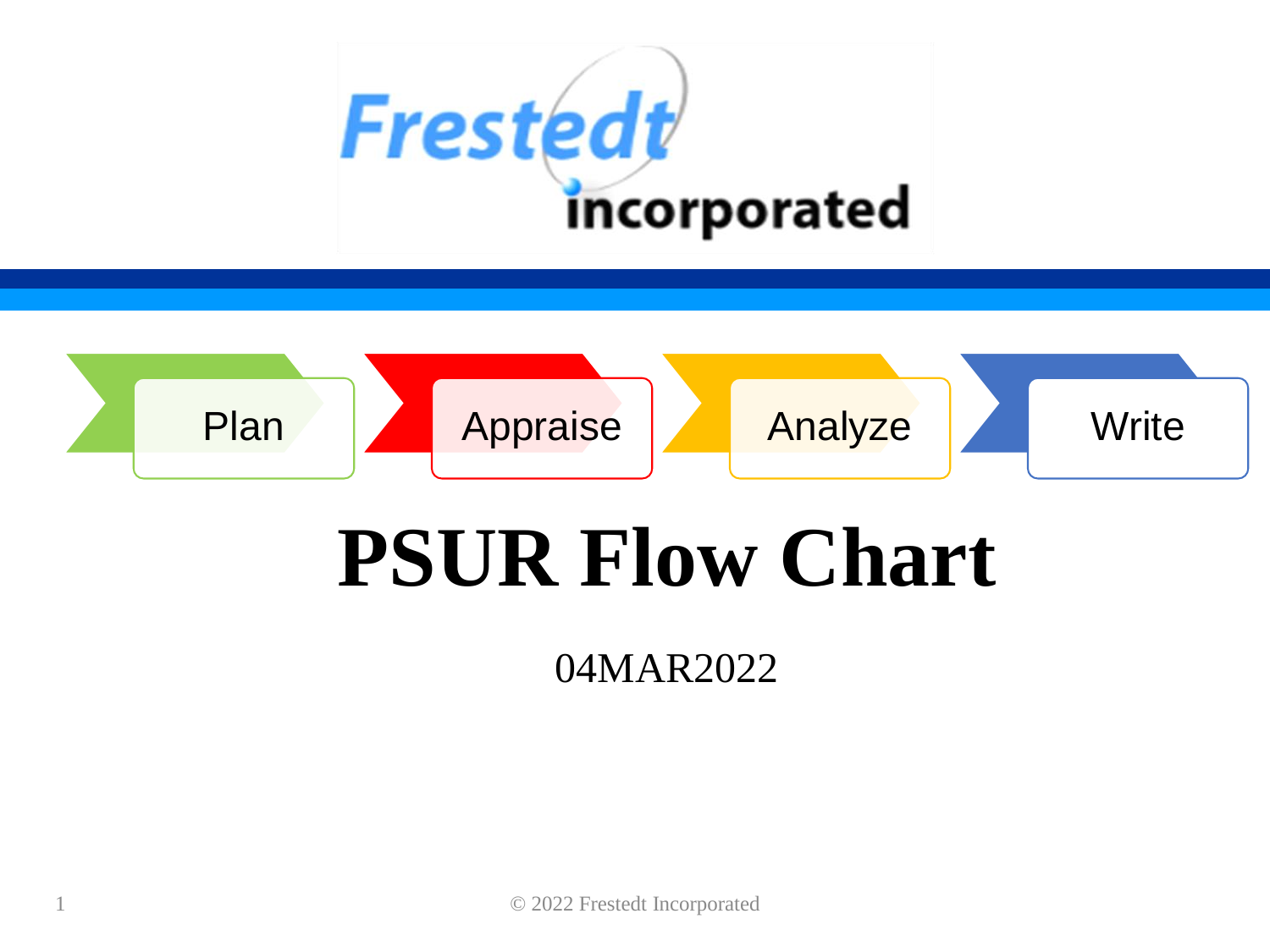

### **The Frestedt Difference**

Clinical Experience (expert-level) Caring Attitude (high-quality) Creative Solutions (problem-solving) Constant Attention to Detail (coaching)

#### **Frestedt Capabilities**

| 10-15 PSURS/year   |  |
|--------------------|--|
| 3-5 simultaneously |  |
| 6-12 week TAT      |  |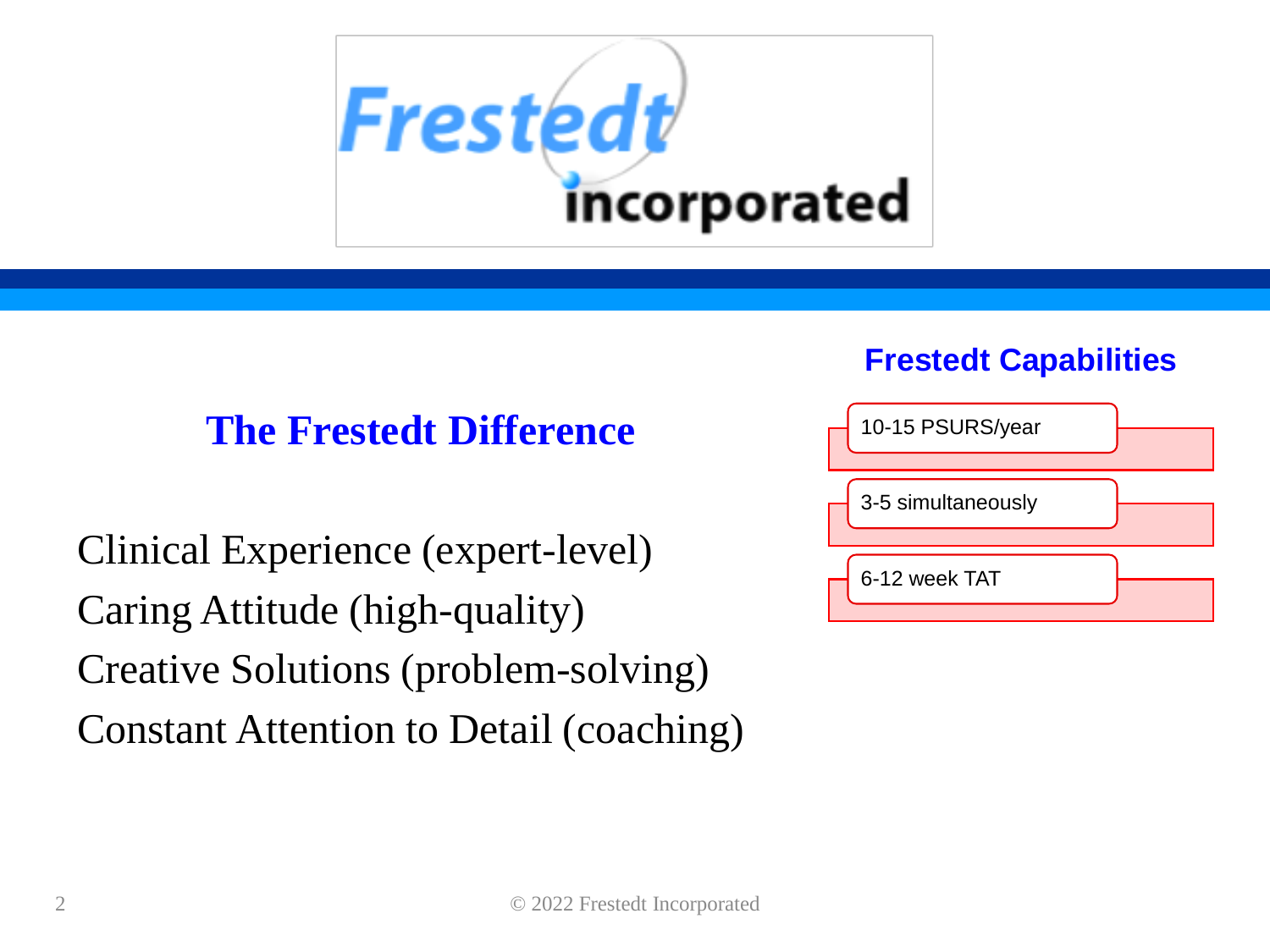## **PSUR Process - PLAN**



**KNOW THE GOAL**: To update safety and understand post-market performance

*TACTIC: Look across all departments for the BIG PICTURE about safety FOLLOW QMS PROCESS: TRACK data (complaints, usage, other data)*

**LINK PROCESSES TOGETHER!** → **CE/RM/PMS are interrelated** 

**Notified Bodies are looking for SAFETY KNOWLEDGE Knowledge requires DATA ANALYSIS**

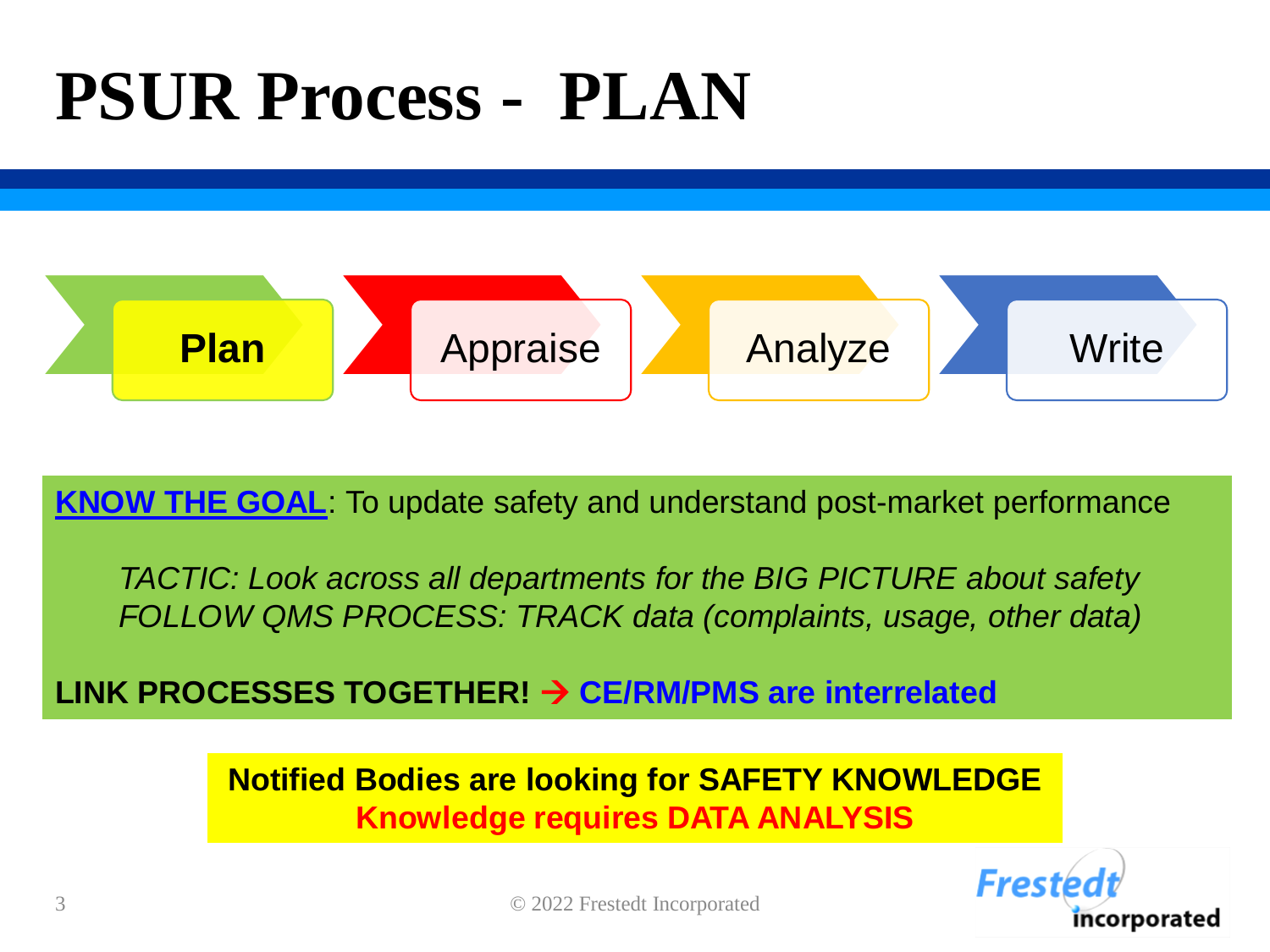## **PSUR Process- APPRAISE**



**ANSWER THE QUESTION**: Should the data be included in the PSUR?

*TACTIC: Gather data across all device use to be COMPREHENSIVE QMS PROCESS: REVIEW reports (globally), SEARCH databases*

**COMBINE DATA TOGETHER!** → **ONE COMPILED data collection**

**PSURs are about SAFETY UPDATES Updating requires NEW data!**

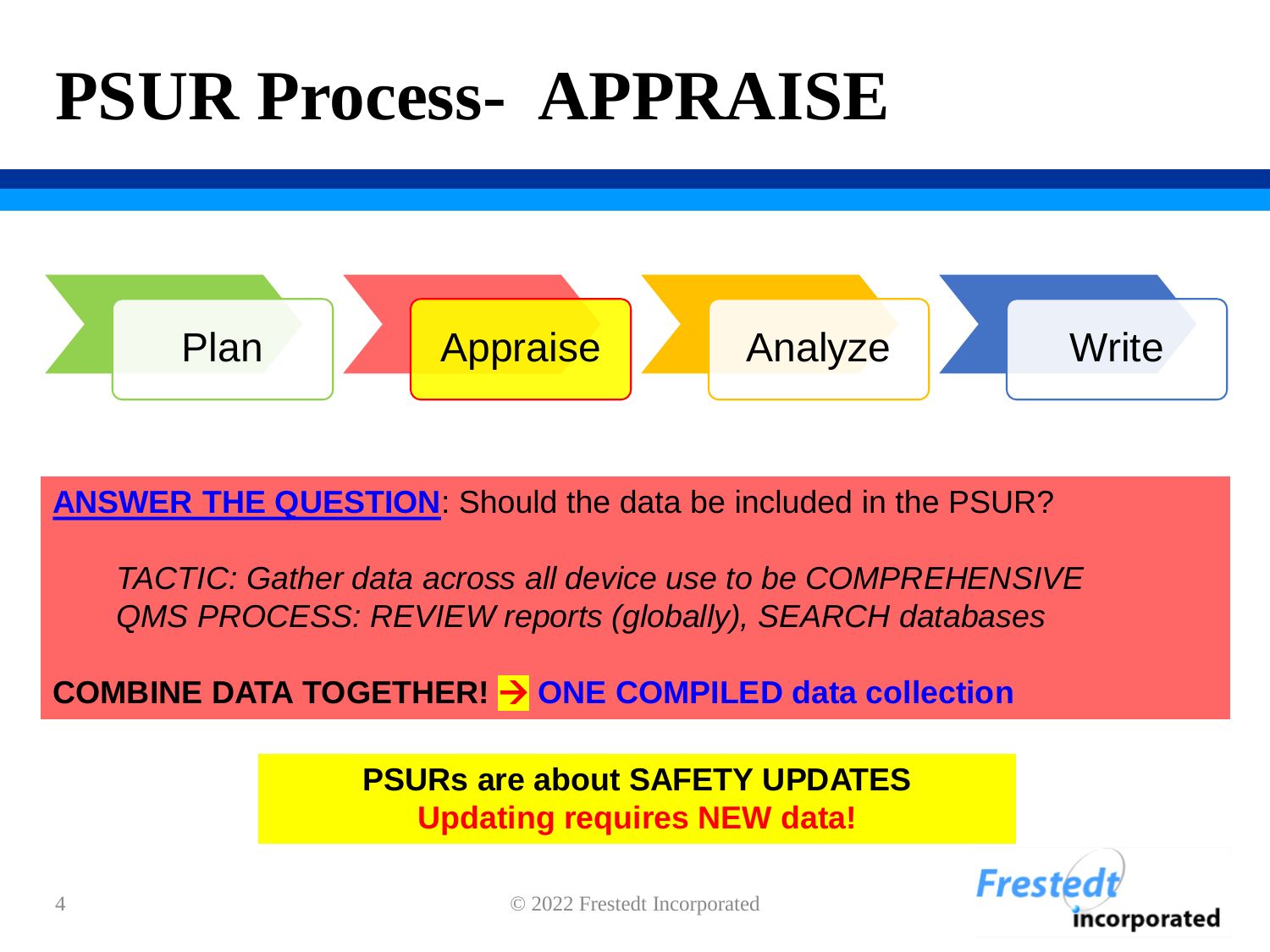### **PSUR Process - ANALYZE**



**DO THE WORK:** Analyze the collected and appraised data

*TACTIC: Separate human data from non-human data QMS PROCESS: GROUP data (Adverse Event, Device Dysfunction)*

#### **CREATE CODES ALTOGETHER!** → **Trends analyses are required**

**Quality Control is IMPORTANT 1st person enters, 2nd checks, 3rd (more experienced) adjudicates**

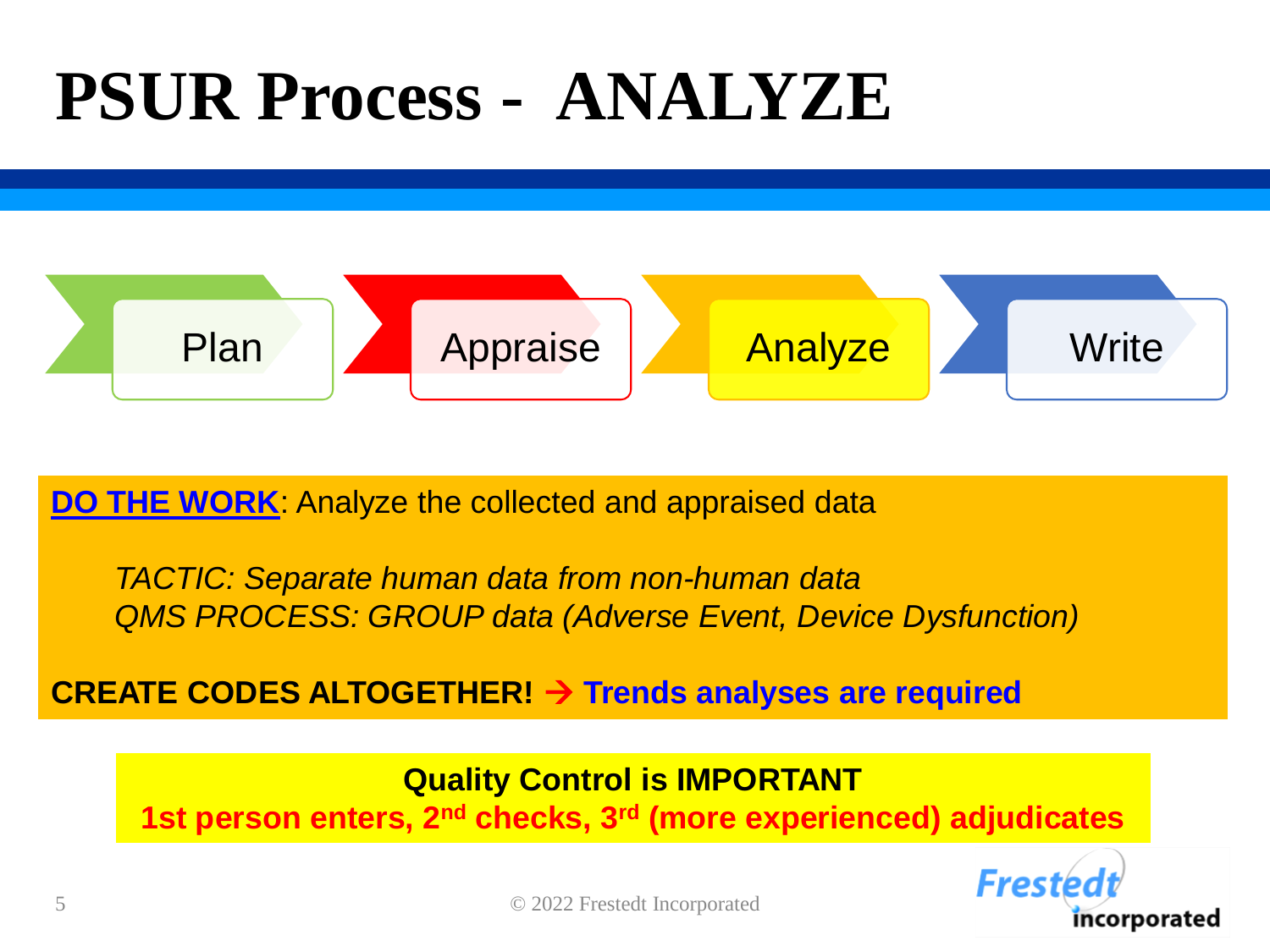## **PSUR Process- WRITE**



#### **WRITE CLEARLY AND COMPLETELY:** Tell the story in "report" format

TACTIC: Have an independent reviewer offer advice about clarity QMS PROCESS: CHECK the regulations (were all requirements met?)

USE MDR ARTICLE 86 CHECKLIST! → Safety must be clearly demonstrated

**CONCLUSIONS do not write themselves**

**CONNECT complaints/usage, device lifetime, risk/benefit, PMCFER, CER DOCUMENT IMPROVEMENTS!**

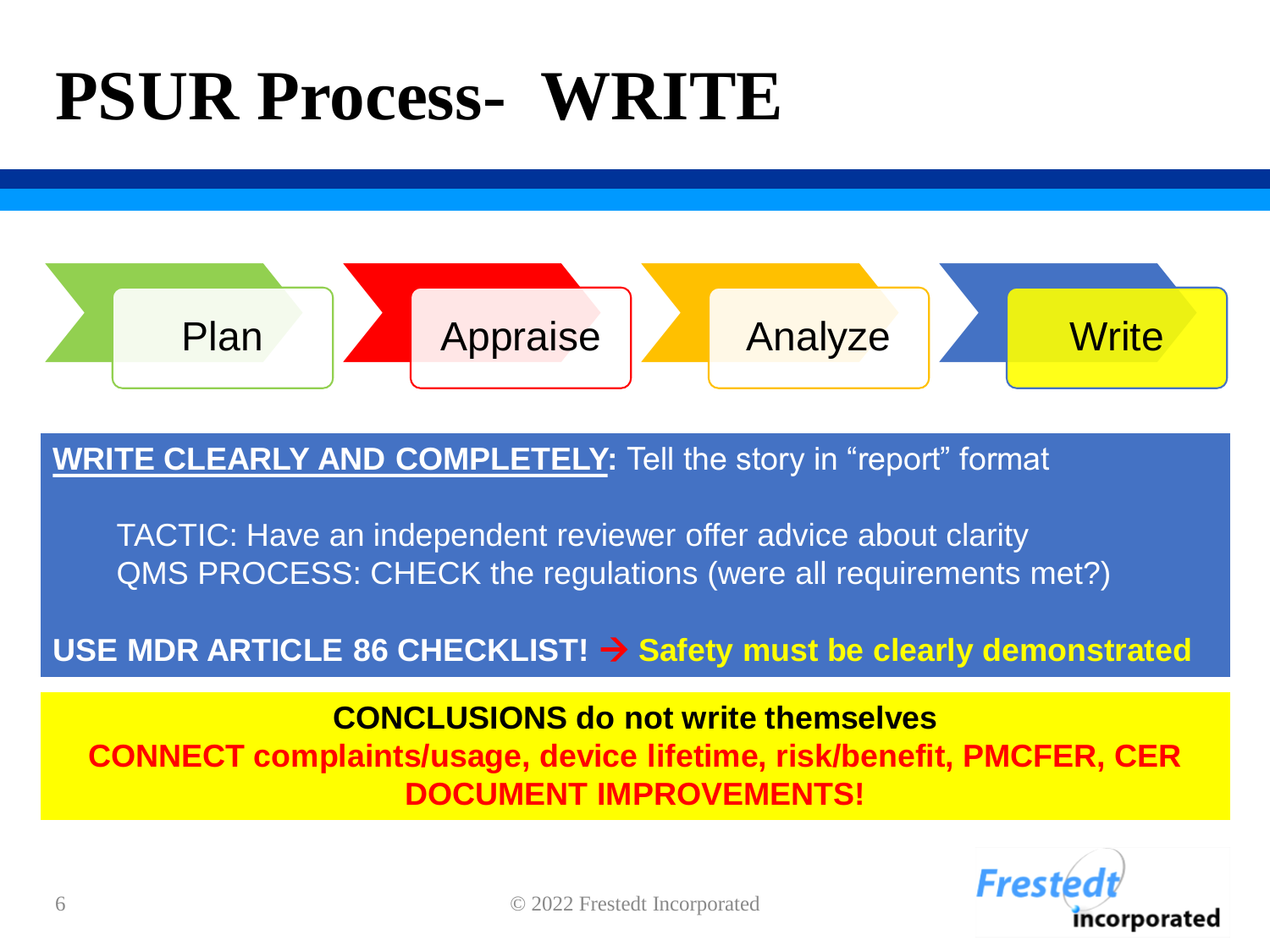# **Key PSUR Pointers/Advice**

- Use RISK-based approach
- Align data (part numbers/naming/formats/outputs/limits) Explore CAPA Quality Databases
- Review PMS/Vigilance/Complaint review board notes
- Watch for new guidance
- Use consistent method to IDENTIFY TRENDS Consult with EXPERTS